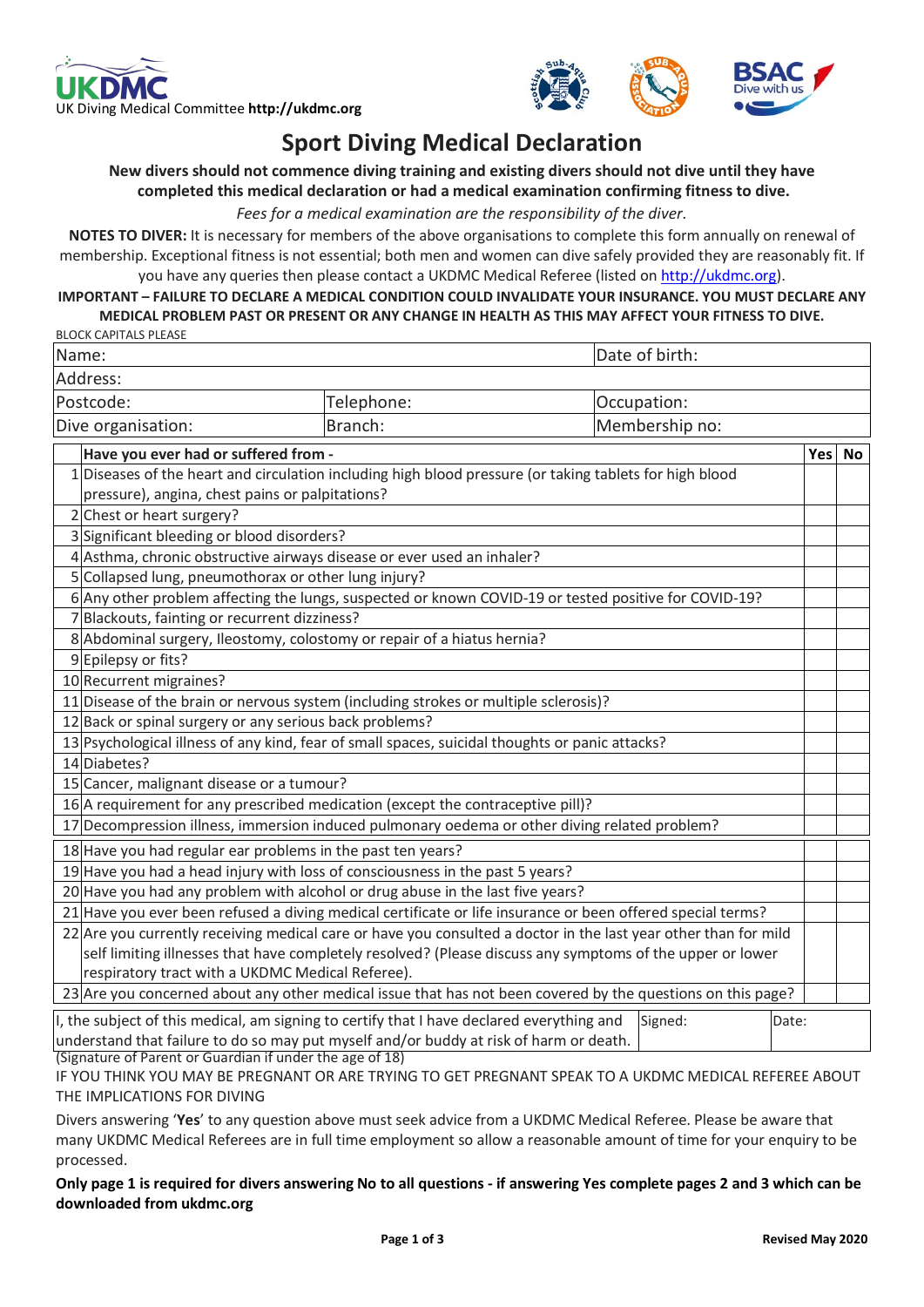



**IMPORTANT - if you have answered yes to any question on page 1 please give details below.** 

| I authorise any doctor who has attended me to disclose my relevant medical history, if requested, to the UKDMC Medical |       |  |  |  |  |  |
|------------------------------------------------------------------------------------------------------------------------|-------|--|--|--|--|--|
| Referee.<br>Signed:                                                                                                    | Date: |  |  |  |  |  |
|                                                                                                                        |       |  |  |  |  |  |

**IMPORTANT - pages 1 and 2 are confidential between the diver and the UKDMC Medical Referee. Please read the following instructions -** If you have answered '**Yes**' to any question on page 1 or if you are unsure on any area, you should seek advice from a UKDMC Medical Referee. From a telephone call or email enquiry, the UKDMC Medical Referee may only need to sign Page 3 without the need for an examination. Please take a copy of this form and send the original to the UKDMC Medical Referee, by post or email as arranged together with the **required fee and a stamped self-addressed envelope**. When returned to you, hand a copy of Page 3 to your Diving Officer or equivalent and retain the original as explained below. The UKDMC Medical Referee may require a statement from your GP or any specialist and/or need to see you for an examination. If an examination is required and you are found fit to dive, the UKDMC Medical Referee will also complete page 3 with an expiry date or a statement that further medical assessment is not required unless you develop a new medical problem. As above hand a copy of Page 3 to your Diving Officer or equivalent and retain the original with your Qualification Record Logbook. **You need to review the declaration each year to check there is no new problem and if not take a copy of Page 3, initial and date the small box confirming this and give this copy to your Diving Officer or equivalent. Keep the original Page 3 to review and initial and date each year until the certificate expires or you develop a new medical problem or require new medication at which point you need to contact a UKDMC Medical Referee.**

## **Please copy only page 3 to your Branch/Club**